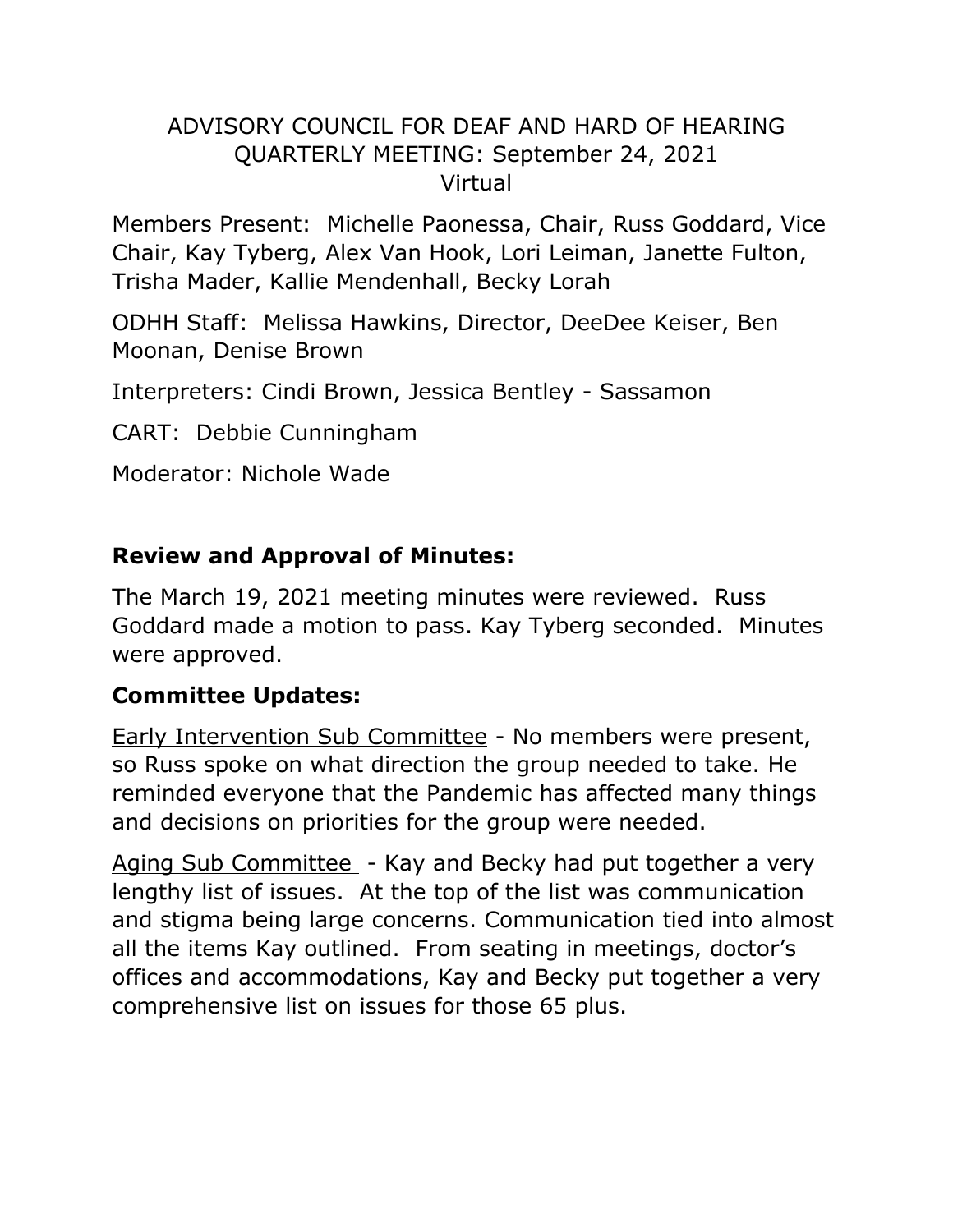## **Department Reports:**

Aging - The Department is working on enrollment merges for the PACE program. The department is also working to make edits to the PACE application.

Human Services - An accessibility page is now available to ensure that all digital content services on the Department of Human Services website is accessible to everyone. This page allows users to notify the department if they come across an area of the website, a document, or any other material that's not accessible to them. It also allows the users to request materials in specific formats.

Labor and Industry – The Department of Labor & Industry includes the office for the Deaf and Hard of Hearing, the Office of Vocational Rehabilitation, and the Office of Unemployment Compensation. Labor and Industry is still open for business. The office is moving a little bit towards a hybrid environment in terms of the staff. Some of the staff is working out of the offices and some will be teleworking from home. As of July 1, of this year, Labor and Industry has ended the order of selection waiting list. They are still limiting services to those with the most severe disabilities as defined by the Vocational Rehabilitation staff.

ODHH - The past couple of weeks there have been multiple disaster recovery centers opened. The Department of Labor & Industry has been activated in all those centers in Montgomery, Bucks, and Chester counties. ODHH helps secure interpreters and makes sure captioning is available on devices. If anybody comes in, regardless of whether they need assistance with unemployment, flooding or housing, they have accessibility at these recovery centers. Right now, we have 620 state registered interpreters and 47 provisional. ODHH is planning the 2022 hearing loss expo for the fall of 2022. More information will be coming.